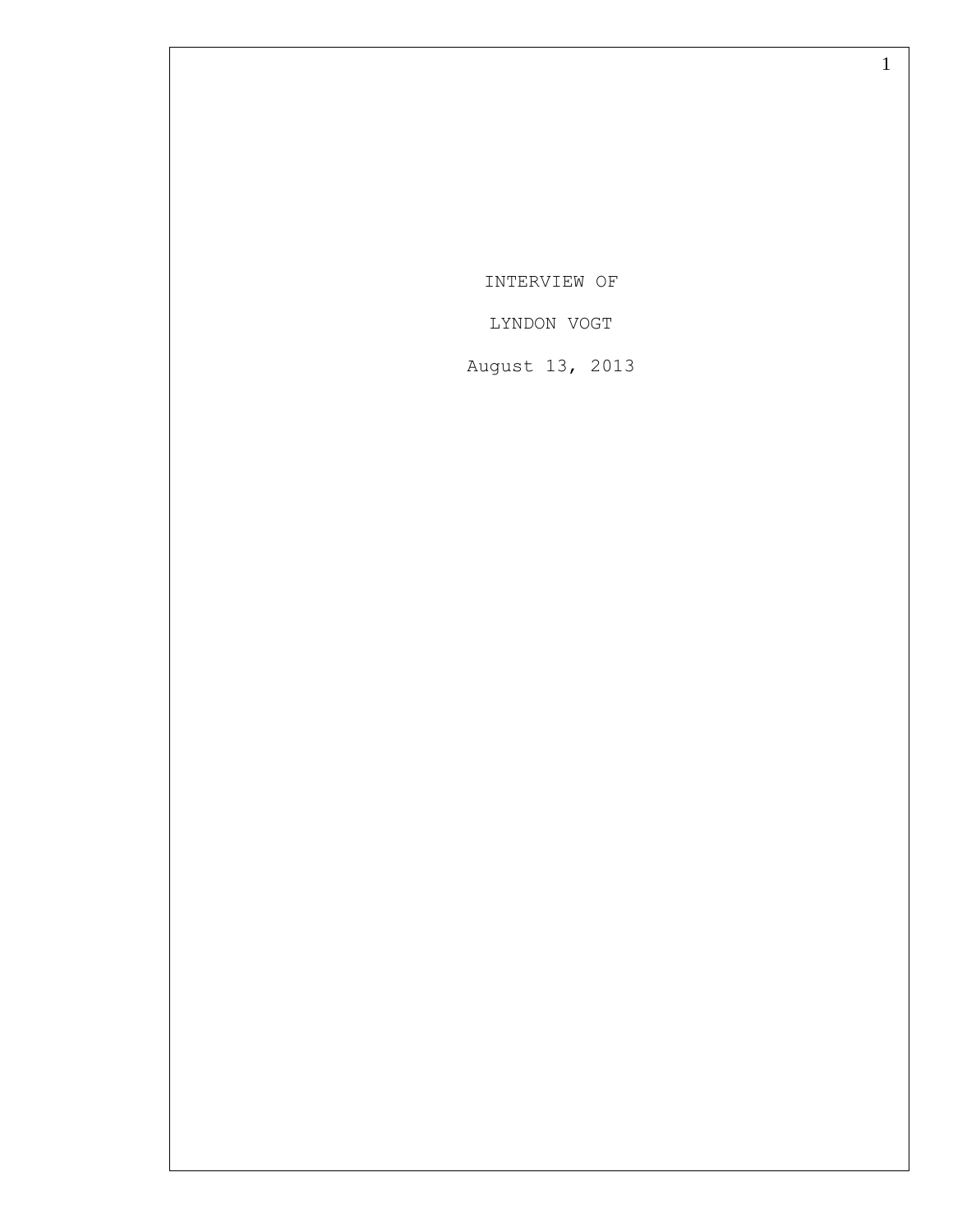1 MR. BARR: This is Jim Barr. It's August  $13^{th}$ , 2 | 2013. I'm in Grand Island with Lyndon Vogt to talk about 3 some of his NRD experiences. 4 | To begin with, Lyndon, would you mind just giving 5 us a quick background of your career and everything? 6 MR. VOGT: Sure. As Jim said, my name is Lyndon 7 Vogt. I actually started my career in 1996 with Lower 8 | Niobrara NRD as -- out of Butte, Nebraska, as their water 9 resources manager. (I) worked for about a year as their 10 water resources manager, not quite, and moved up to their 11 | manager at that time; ended up working there for five years. 12 | I believe in June of 2001, I transferred to Chadron, to the 13 Upper Niobrara White Natural Resources District, as general 14 manager and honestly thought I would finish out my career 15 there to be quite honest with you, and ended up moving to 16 Central Platte NRD in Grand Island just two or three months 17 ago as of  $-$  I guess June 1<sup>st</sup> was my first day of work here, 18 2013, as general manager. So this is my third district I've 19 worked in and it kind of surprises myself to be quite honest 20 with you. 21 | MR. BARR: Do you want to go back a little bit on 22 where you came from and your education, that sort of thing? 23 MR. VOGT: Yeah. I actually went to high school 24 at Naper, Nebraska, and Naper hasn't had a high school now  $25$   $\vert$  for a number of years. (I) got an agribusiness degree out

 $\mathcal{L}$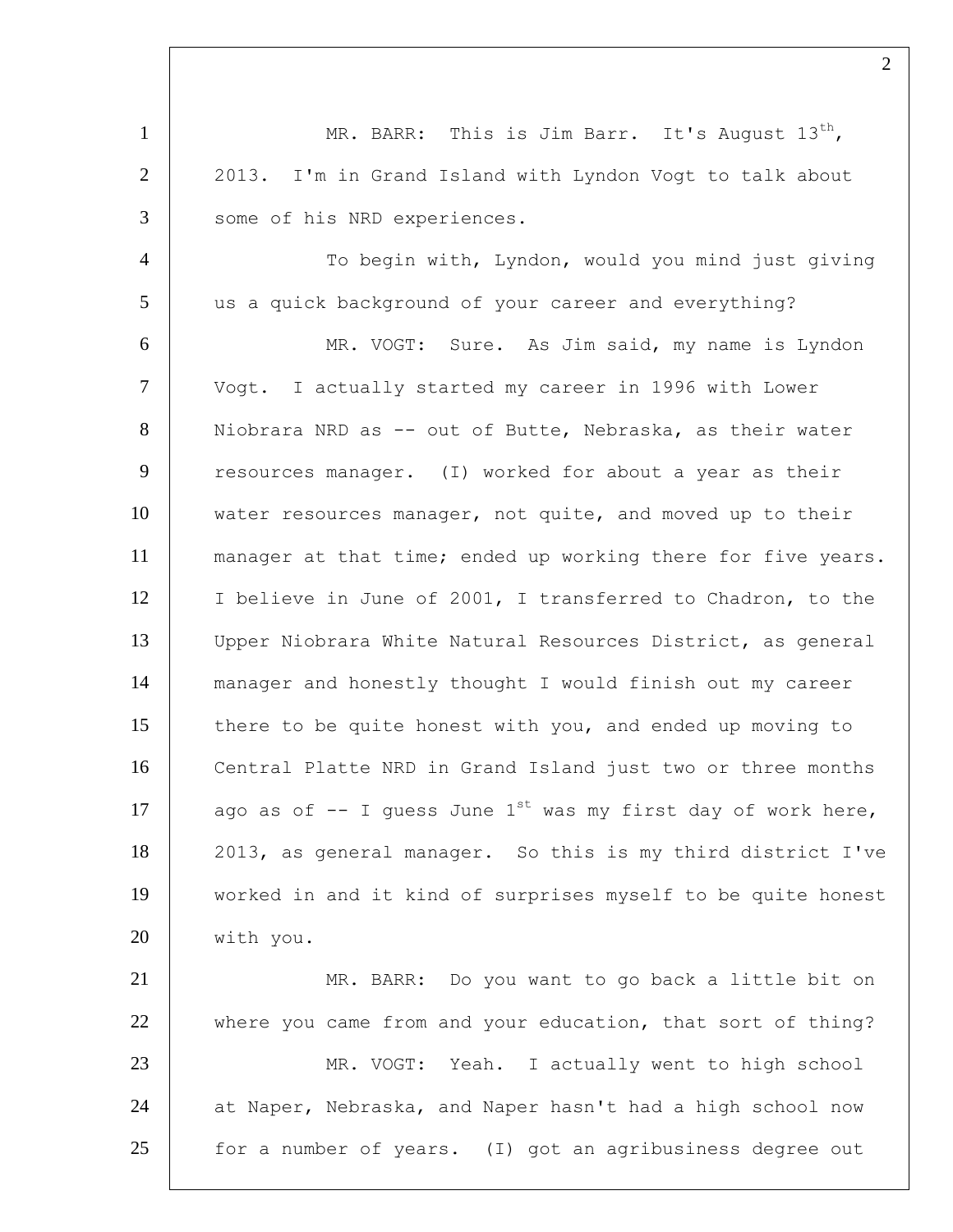1 of University of Nebraska at Kearney. It was actually 2 | Kearney State College when I started college there and it 3 was the University of Nebraska when I graduated. I got an  $4$  agribusiness degree out of there, as I said, and actually 5 | worked in the Kearney area for a number of years for a 6 farmer in that area before I went to the NRD system so -- I  $7$  | was raised on a farm in Boyd County, Nebraska, as I said, 8 went to high school at Naper. I'm the youngest of six kids. 9 | My parents farmed and ranched just three or four miles from 10 town and I quess it was only a couple miles from the South 11 Dakota border in north central Nebraska. I've always had a 12 interest in agriculture and natural resource issues. 13 MR. BARR: One of the things I wanted to talk to 14 you about particularly is, we haven't had any 15 representatives from some of the further north districts and 16 maybe you could kind of go over the sort of projects and 17 programs that were in both of those upper two, and any 18 | thoughts you have on how that -- those districts might have 19 differed from some of the rest of the state.

 MR. VOGT: You know, when I started in Lower Niobrara, I started as their water resources manager and one 22 of my first duties working for the NRD was to write their 23 groundwater management plan and implement that groundwater management plan. And at the Lower Niobrara, they didn't have a groundwater quantity problem, they had a groundwater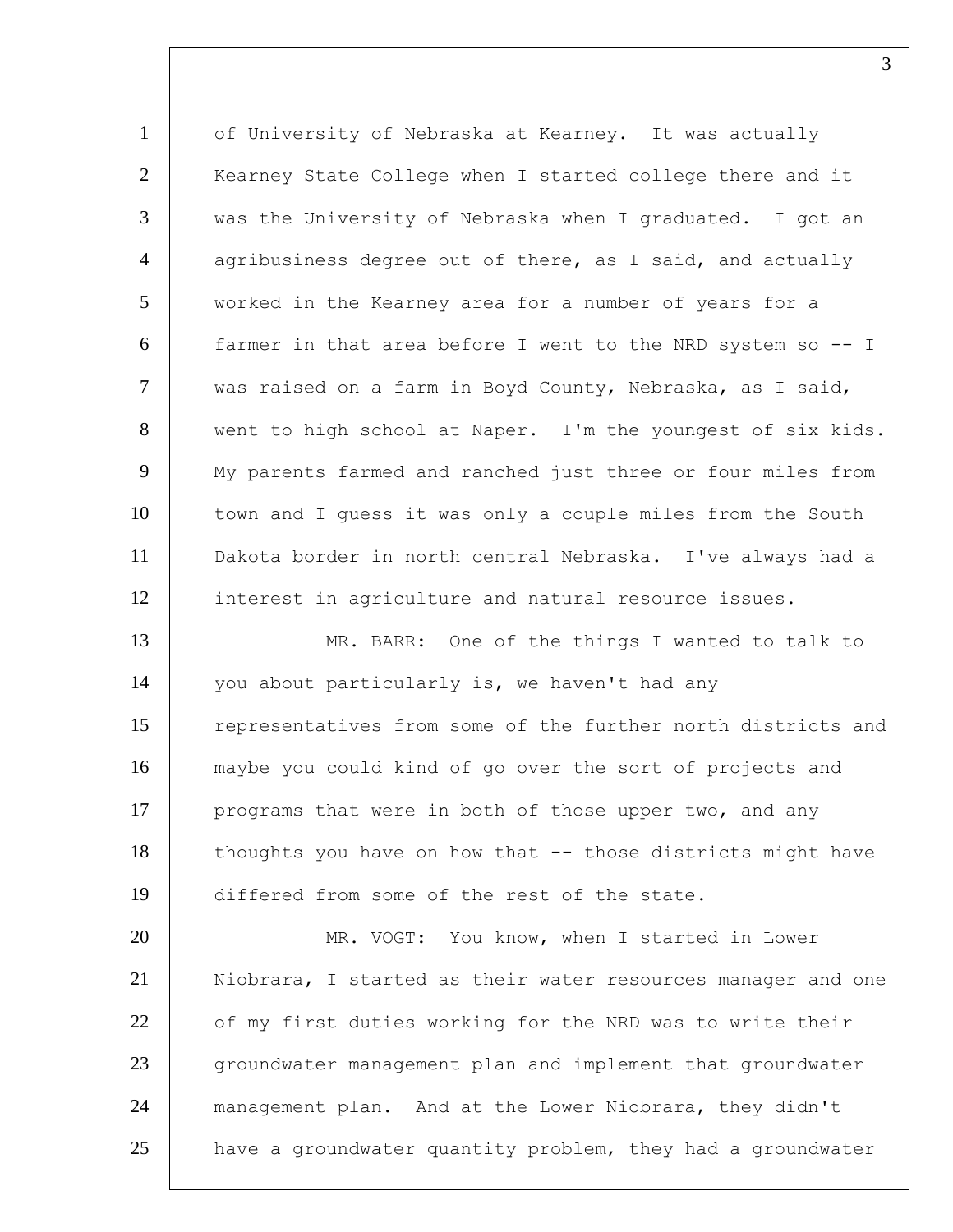1 quality problem with the nitrates. (There was) quite a bit 2 | of irrigation in that area, fairly sandy soils in the 3 northern Holt County area, and so that was to address 4 nitrate concerns. The biggest difference between the two 5 NRDs, when I went from there to Chadron, to the Upper 6 Niobrara White NRD, is, I started -- I spent the first 7 | couple years of my career there as a manager actually 8 focusing on a groundwater quantity plan. They had declines 9 in that Box Butte area. Actually, their quality was fairly 10 good in that area. There was a few pockets where we had 11 | some quality concerns, 12 but -- so the difference in these two NRDs was actually 13 pretty substantial because one of them was -- we basically 14 addressed the quality aspects of things and spent a 15 | tremendous amount of time with water sampling and landowner 16 education and that type of stuff dealing with quality. And  $17$  then the quantity aspect of it, you get to a much more 18 regulatory aspect pretty fast. And when I started my 19 employment at Upper Niobrara White, that was one thing the 20 board was very clear is that we need to address our decline 21 issues. 22 | MR. BARR: Had they addressed it prior to your 23 arrival? 24 MR. VOGT: They had not. I mean, they had held 25 | numerous meetings. They had done quite a bit of research.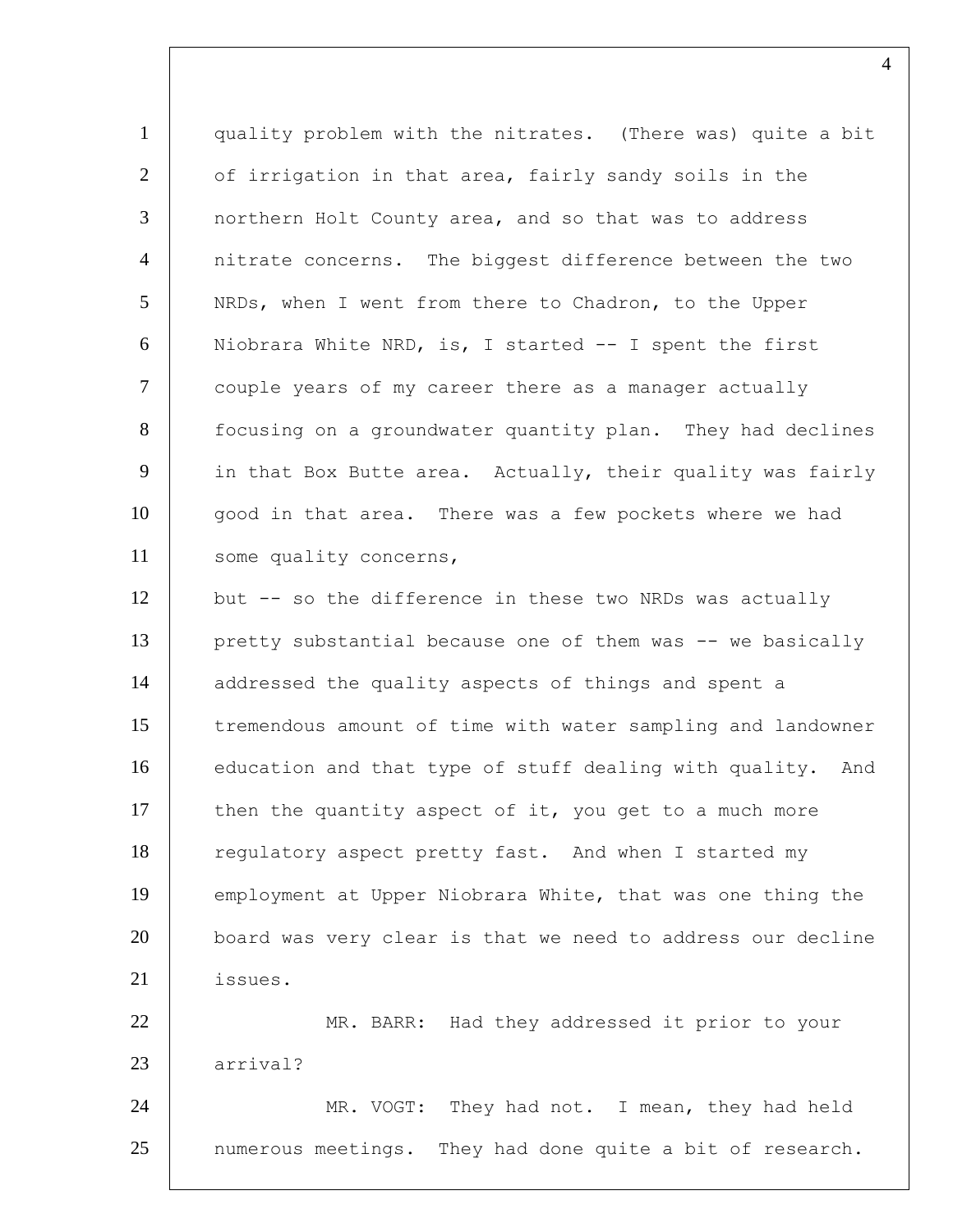1 | Had actually even done some -- they had a Box Butte  $2$  | groundwater model even to  $-$  they had laid the ground work,  $3$  you know what I mean, for moving forward with a plan, that 4 was all done which made my job quite a bit easier when I got  $5$  there because we had the study  $-$  a lot of the studies were 6 done, you know what I mean, that we could use as educational 7 | tools for not only the producers, but for us, too, as staff 8 and our directors.

9 | MR. BARR: What did you remember -- what do you 10 want to comment about in relation to the implementation of 11 regulations and how -- any sort of issues that came up? 12 MR. VOGT: I think at Lower Niobrara one of our 13 biggest challenges in implementing nitrogen management 14 | regulations was dealing with our fertilizer dealers, to be 15 quite honest with you. They were pretty adamant that we 16 were probably going to send them to the poor farm for lack 17 of a better word. We spent a lot of time educating 18 producers and our fertilizer dealers in those early years, 19 to be honest with you, about the nitrate level in the water  $20$  and how that's usable  $-$  how that's a usable nitrogen for 21 their crops. And I don't think, if we wouldn't have had a 22 | local board that was living under the same rules and 23 requiations, it certainly wouldn't have went over near as 24 well. And it still wasn't easy, you know what I mean? We  $25$  had a lot of what we thought were going to be two-hour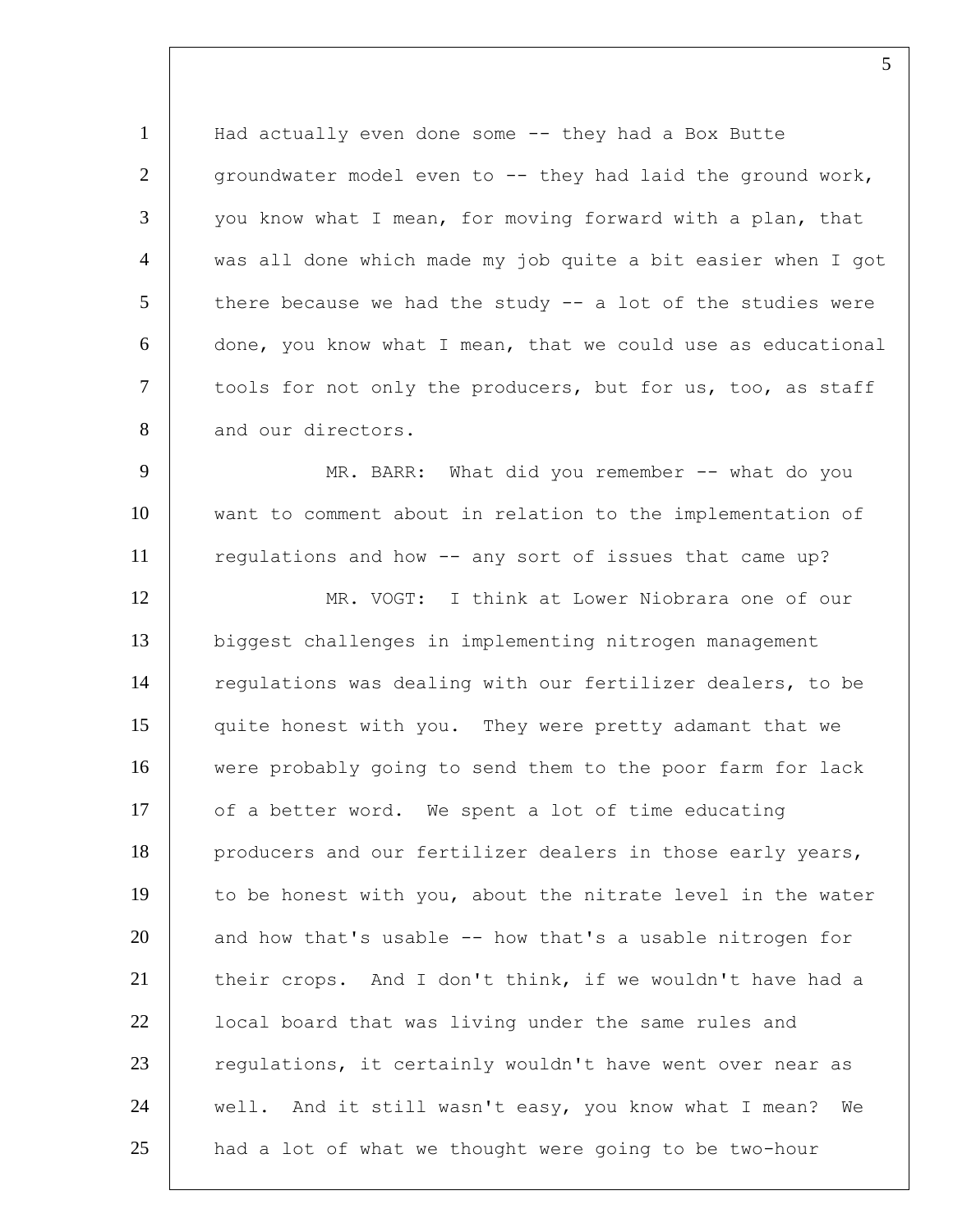1 informational meetings that ended up being five- and six-2 hour informational meetings, lots of questions. And I 3 think, in the end, most of the producers realized this was 4 | something that had to happen and they did accept it after  $5$  time. They're drinking the same water, and their children  $6$  and their grandchildren and so on, are going to be drinking  $7$  | that same water. They definitely -- I think once they got 8 beyond the educational aspect of how they could do things 9 different to help address that issue, they certainly did. 10 MR. BARR: Can you just reiterate the times when 11 that happened? 12 | MR. VOGT: Yeah, that would have been in '96, '97 13 was when we was really putting that plan together and 14 working with our landowners and a stakeholders group that we 15 | had formed to assist us in that plan. 16 MR. BARR: In the Lower Niobrara, what sort of 17 programs and projects had preceded your arrival that you 18 might remember? 19 | MR. VOGT: I think one of the bigger projects that 20 they had done was a rural water system -- the West Knox 21 Water System was one of the early projects that they did and  $22$  that was before my time there, and I know that that ran into 23 a lot of snags. It was one of the earlier ones and that  $24$  system, I believe, when I was there, had about a couple  $25$  hundred  $-$  I think 200-and-some rural hookups plus the city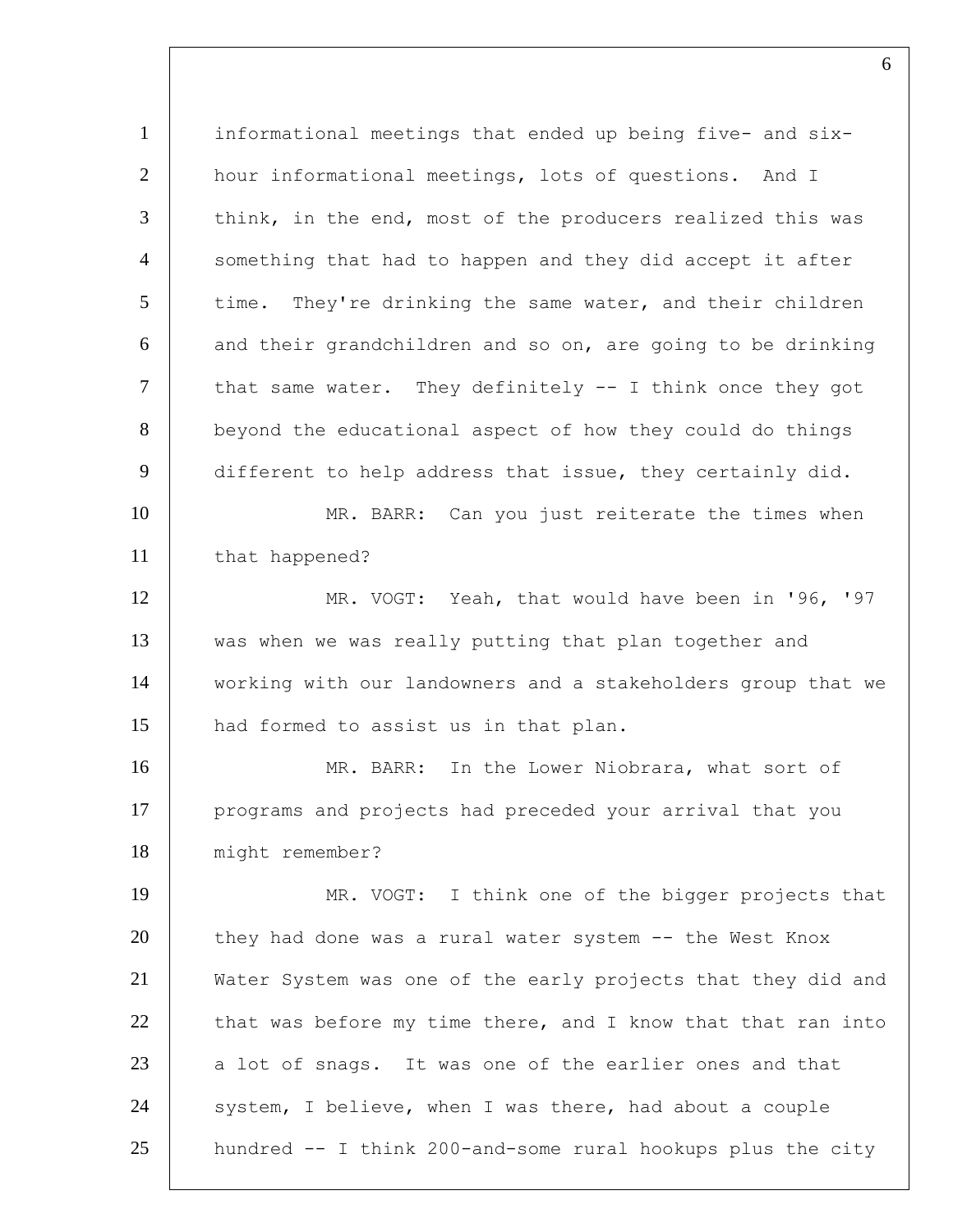1 of Verdigre, and I think actually now they're looking at  $2$  expanding. There's quite a bit of request to expand that 3 system now to include, I believe, Santee, the town of 4 Niobrara, and more -- some more rural interest as well. But  $5$  I think there was -- like I say, that was before my time,  $6$  but I know there was  $-1$  know there weren't easy projects 7 at the time, there was a lot of opposition to the NRDs 8 | coming in and doing some of that. 9 MR. BARR: Were there any board members there, 10 that you worked with, that might have been on the board 11 quite a while before you got there that you might mention? 12 | MR. VOGT: You know, there was -- actually, I need 13 to get the name of the guy that  $-$  Bernard  $-$  that manages 14 | that rural water system. 15 MR. BARR: Oh, yeah. 16 MR. VOGT: He's still there, actually, the guy 17 that originally -- yeah, he's still managing that -- I'll 18 look his name up. 19 | MR. BARR: We'll get it eventually. 20 | MR. VOGT: Yeah. But that West Knox Water System 21 manager is the only manager that system's ever had and he's 22 | been there since day one when they started putting pipe in 23 the ground. 24 MR. BARR: Any of your board that had been on a 25 long time?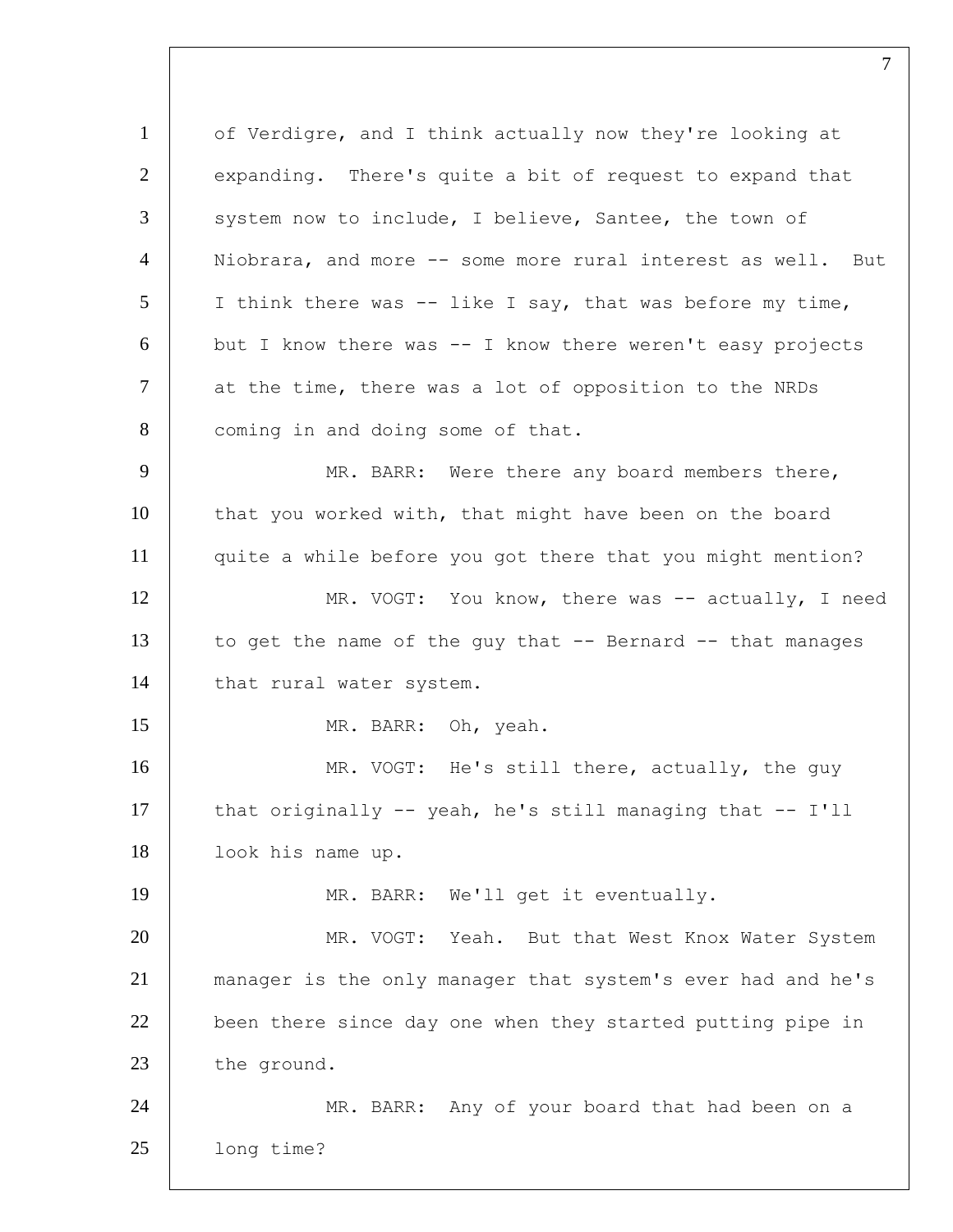1 | MR. VOGT: Yeah, you know, it's been a number of  $\vert$  vears ago, it's been 12, 13 years ago since I worked there. I know there is -- MR. BARR: We can get it after the interview. MR. VOGT: Yeah. MR. BARR: What about projects prior to your 7 arrival at the Upper Niobrara-White NRD what sort of things 8 had the NRD done in the early years? That's kind of what I was getting at. MR. VOGT: Yeah. 11 MR. BARR: Anything that's -- and I can ask Williams. MR. VOGT: Yeah, why don't you ask John. John would have been their original manager and I don't know that I would answer that very fair to him because -- 16 MR. BARR: What kind of -- what did you take away from the experience of implementing both the quality program 18 and the quantity program that you might find -- might be useful to people further down the line? MR. VOGT: I think the fact that we put 21 Stakeholders groups together from the general public, not 22 just our board. We held reqular stakeholder meetings and 23 made the general public really feel that they were a part of 24 that. I shouldn't say made them feel that, they were a real part of that and we wanted them to be a part of that, but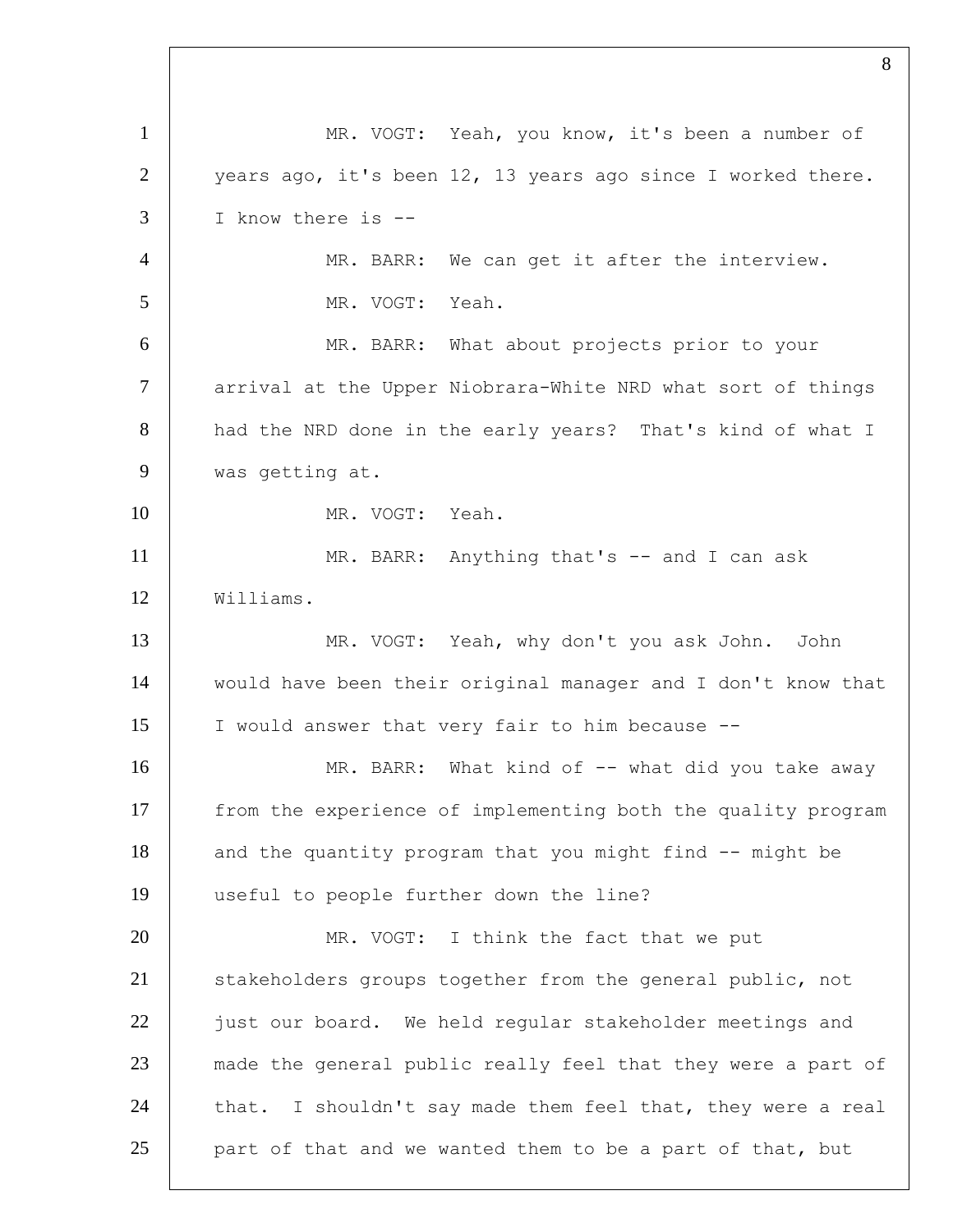1 it's hard to get people to come to meetings. And I think 2 once we selected our stakeholders, it made the process a lot  $3$  easier after that. It maybe made our meetings last a little 4 | bit longer, but what we found is our stakeholders were going  $5$  back and talking to their neighbors, or going to the coffee 6 shops, you know, and the fertilizer dealers and the pivot 7 dealers, and we had another voice out there all of a sudden, 8 it seemed like, and I think that helped sell both of those 9 programs probably more than anything else we did. Because, 10 | like I said, you can hold all the meetings you want, but if 11 | no one attends them they don't do much good. 12 MR. BARR: Yes. 13 MR. VOGT: But it seems like, on both of these 14 entities, we put the stakeholder groups together and we held 15 quite a few informational meetings. I mean before 16 implementation and even before our hearings on that stuff, 17 we held a lot of public meetings. And, we certainly weren't 18 trying to hide anything from the public and what we were 19 trying to do was actually long-term sustainability of our 20 resources. It's a hard process to get the public to set up, 21  $\vert$  take notice, and want to be a part of that, and I think that  $22$  stakeholder group got us there as much as anything. 23 | MR. BARR: Did it have any particular effect on 24 the board members? 25 | MR. VOGT: Actually, I think it took a little

 $\mathbf Q$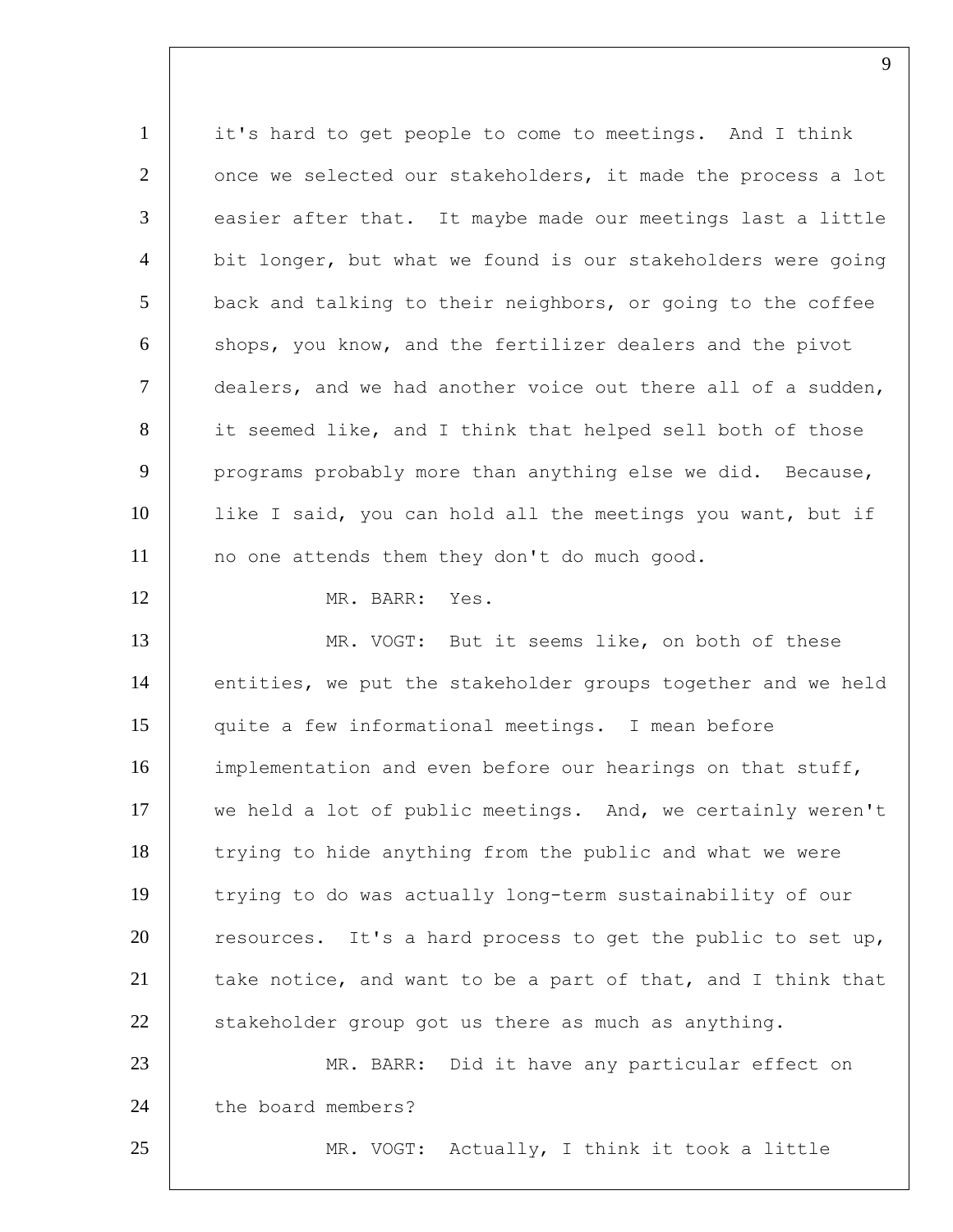1 pressure off of our board members because when I was at 2 | Lower Niobrara, I had 17 board members and I believe we put 3 | together a 21-member stakeholders group and suddenly you've  $4$  | got twice as many people that are the people that's being 5 affected. And whether it be someone from the municipality 6 or someone from the cattlemen or the corn growers, or 7 | surface water users or ag users, or groundwater users or 8 even our power folks, you know what I mean, the rural 9 electrics. We made sure we had a very wide variety of 10 interest on those stakeholders groups. I think it actually 11 took a little pressure off of our board once we got them 12 | together and they were being used properly. 13 MR. BARR: You mentioned the fertilizer dealers in 14 | the Lower Niobrara. Were there any particular agribusiness 15 | or other related industries that were particularly concerned 16 in the upper one when you did that project? 17 MR. VOGT: You know, in the upper one I would say 18 | that our --19 FEMALE VOICE: Lyndon? 20 MR. VOGT: Yes. 21 | FEMALE VOICE: Ron is on the phone. 22 MR. VOGT: I'm in a -- tell him I'm in an 23 interview with Jim Barr and I'll call him back in a little 24 bit. 25 | FEMALE VOICE: Oh, I'm sorry.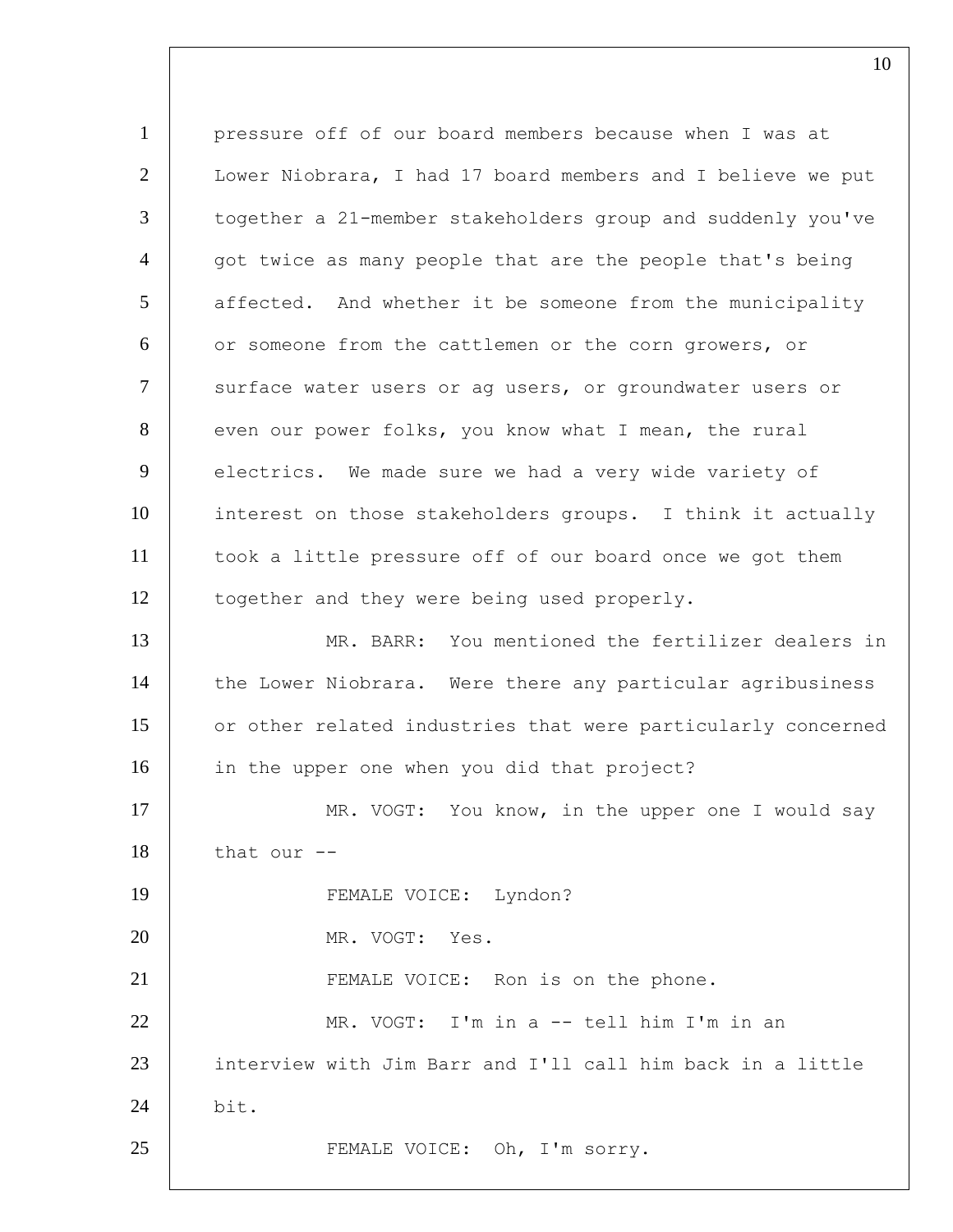1 | MR. VOGT: That's okay. Thank you. 2 | Sorry about that. I think the groups we had -- we 3 | probably had three groups in the upper -- I need to get my 4 | concentration back here on what I was talking about. 5 MR. BARR: Sure. 6 MR. VOGT: In the upper, we had -- we probably had 7 | four dynamic groups there. We had the surface water guys. 8 We had the groundwater guys. We had the pivot dealers, the 9 irrigation service folks, the pivot dealers, and we had the 10 folks that sell electricity. And we're going to an 11 allocation -- I believe, in 2003, we put a -- I started 12 working there in 2001. In 2003, we put a moratorium 13 on -- this would have been prior to LB962 or any of those 14 issues, we put a moratorium of no new acres, no new wells, 15 not even helper wells. And so we had -- those four main 16 interests were really concerned about what was going on. I 17 | think our pivot dealers felt that they were probably not 18 | going to be able to ever sell any new pivots. Our 19 electrical folks thought that if we were going to limit 20 pumping to 13-and-a-half inches a year, it's going to 21 definitely limit their income potential. And, of course, 22 the groundwater folks were concerned about their bottom 23 | line, you know, because we are -- at 13-and-a-half inches, 24 you're below the consumptive use of corn out there and so 25  $\vert$  there was quite -- it was a very dynamic group with all the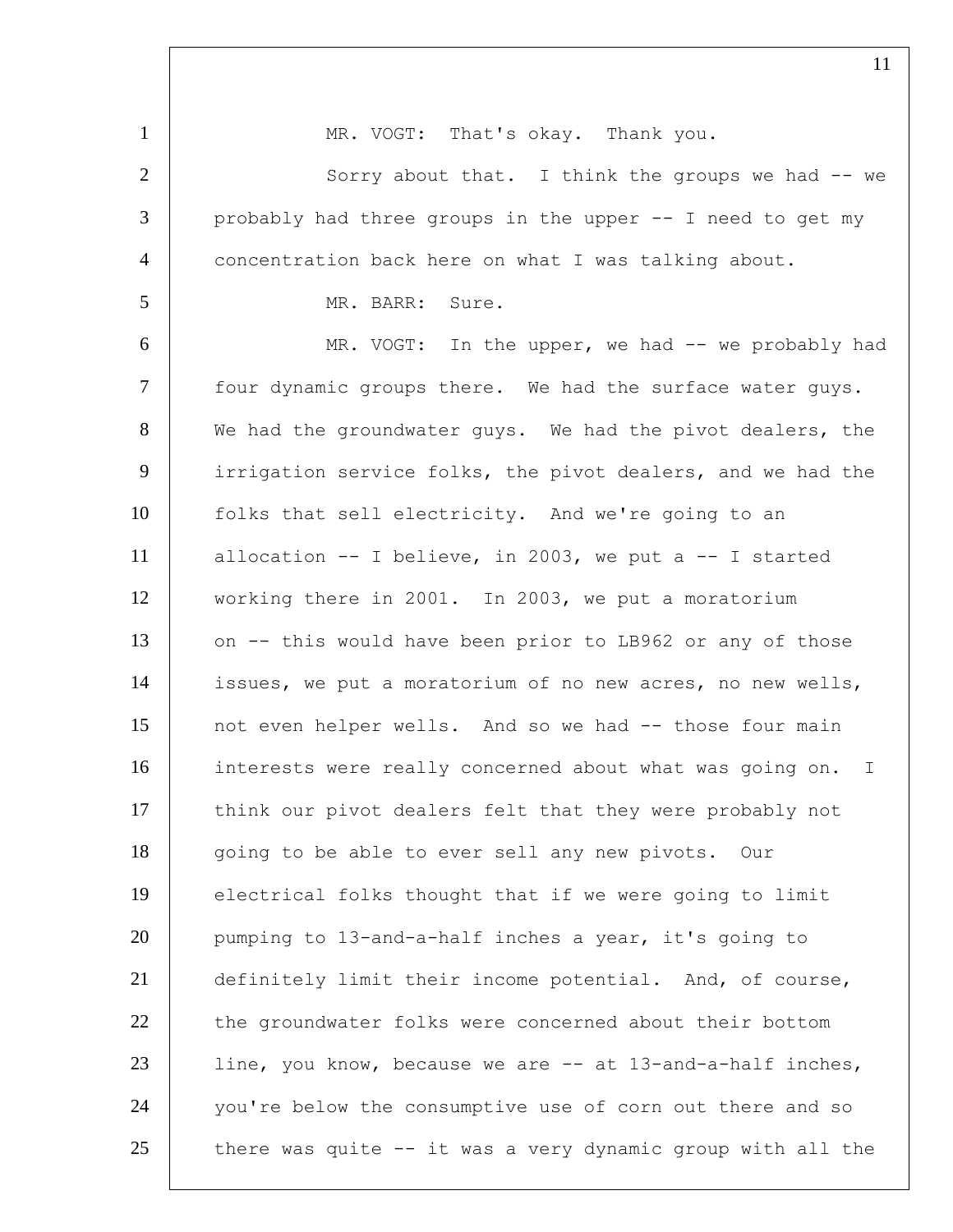1 interests we had on there, much more so than doing the 2 quality aspect of a plan. 3 MR. BARR: Did you notice any change in crops or 4 anything like that as a result of the program? 5 MR. VOGT: We did and I think you will still see  $6$  them if you travel through that  $-$  the northern/northwestern 7 panhandle of Nebraska. We started seeing -- we definitely 8 started seeing more winter wheat under pivots, more edible 9 beans. They're high-water-use crops out there are corn and 10 soybeans, and potatoes are right up there, too, I 11 | guess -- sorry, not soybeans, corn, sugar beets, and 12 | potatoes. They don't -- there are no soybeans out in that 13 country. But you're seeing these rotations change. There's 14 | been -- there used to be very little wheat grown underneath 15 the pivots and now, all of a sudden, those allocations were 16 a four-year allocation and we'd let them use that water any 17 way they wanted in those four years, and so we suddenly saw 18 wheat coming into that four-year rotation where maybe they 19 were only using two or three inches of water that year on 20 wheat. And we started seeing full pivots of sunflowers 21 | occasionally, too, for that same purpose. So we -- you are 22 seeing a cropping change out there and there's a lot of 23 edible chickpeas and beans growing in that area, and there's 24 more and more of them coming in that are low-water-use crops  $25$  that they're putting into their irrigation rotations, and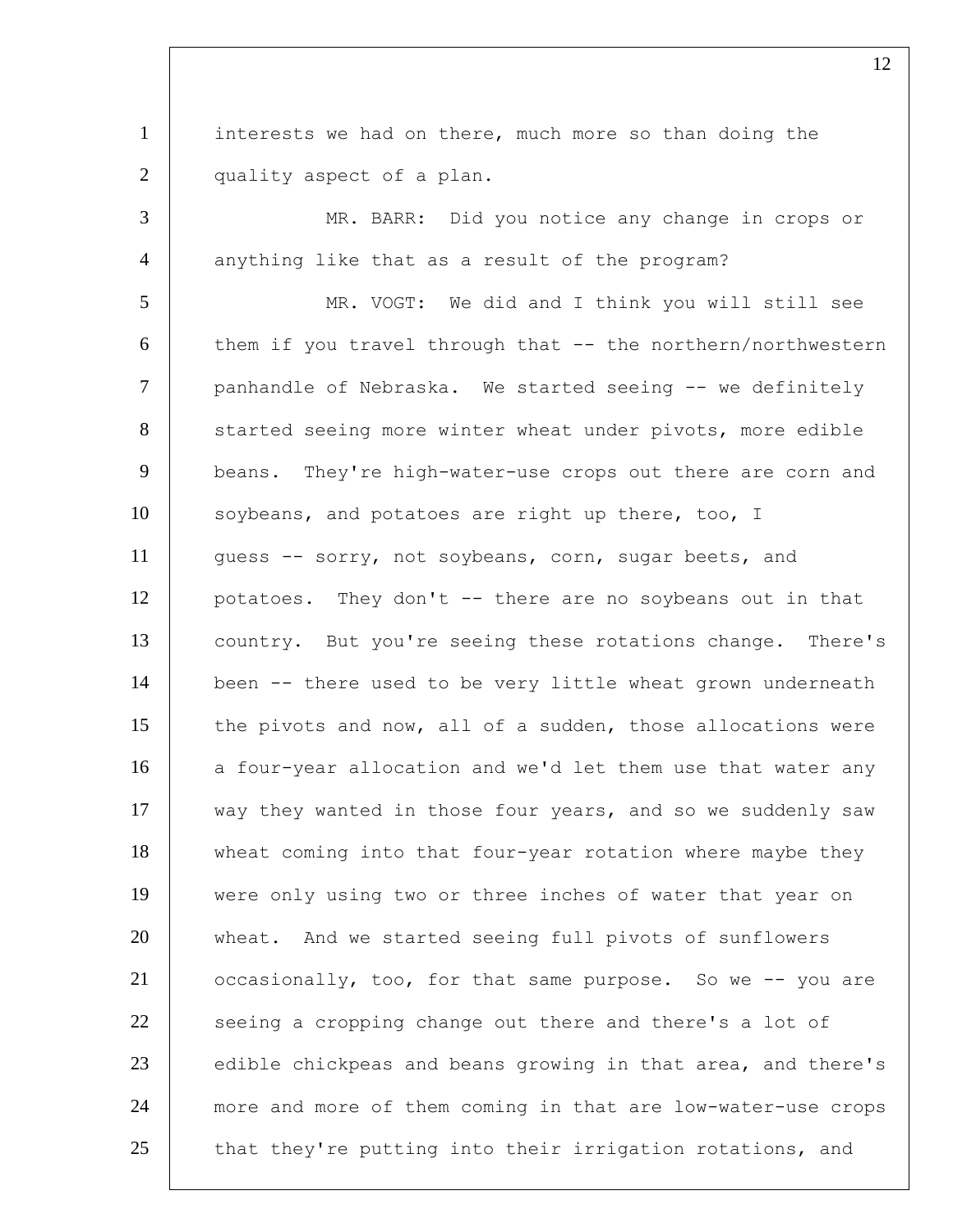1 | they about have to grow -- if they want to grow a fully 2 irrigated crop four years in a row, one or two of those 3 vears are going to have to be a fairly low-water-use crops. 4 | MR. BARR: Any other side effects, or whatever you 5 want to call it, that you notice or would comment on? 6 MR. VOGT: Well, I think our irrigation dealer 7 concerns ended up not being much of a concern. We required 8 meters so a lot of them changed. They're still servicing 9 pivots. Crop prices today has -- a lot of new pivots are 10 going in, replacement pivots, actually allocations in those 11 areas resulted in a lot of our gravity flow being changed to 12 pivot because we actually gave the same allocation to 13 gravity flow as we did pivot irrigation and so it resulted 14 in quite a few more pivots going in because of that, and it 15 kind of changed the dynamics of their workload, I think, but 16 it certainly did not diminish it any. And we didn't really 17 expect -- we knew that work was always going to be there, 18 but I don't know that we quite saw the change that happened 19 coming either, you know what I mean? 20 MR. BARR: Switching back to the lower one, what 21 | kind of side effects did you notice, if any, there? 22 MR. VOGT: I don't know that we noticed any side 23 effects, but after two or three years of preaching about 24 taking credit for your nitrates in the groundwater, which  $25$  was, I think, a really hard sell statewide to be honest with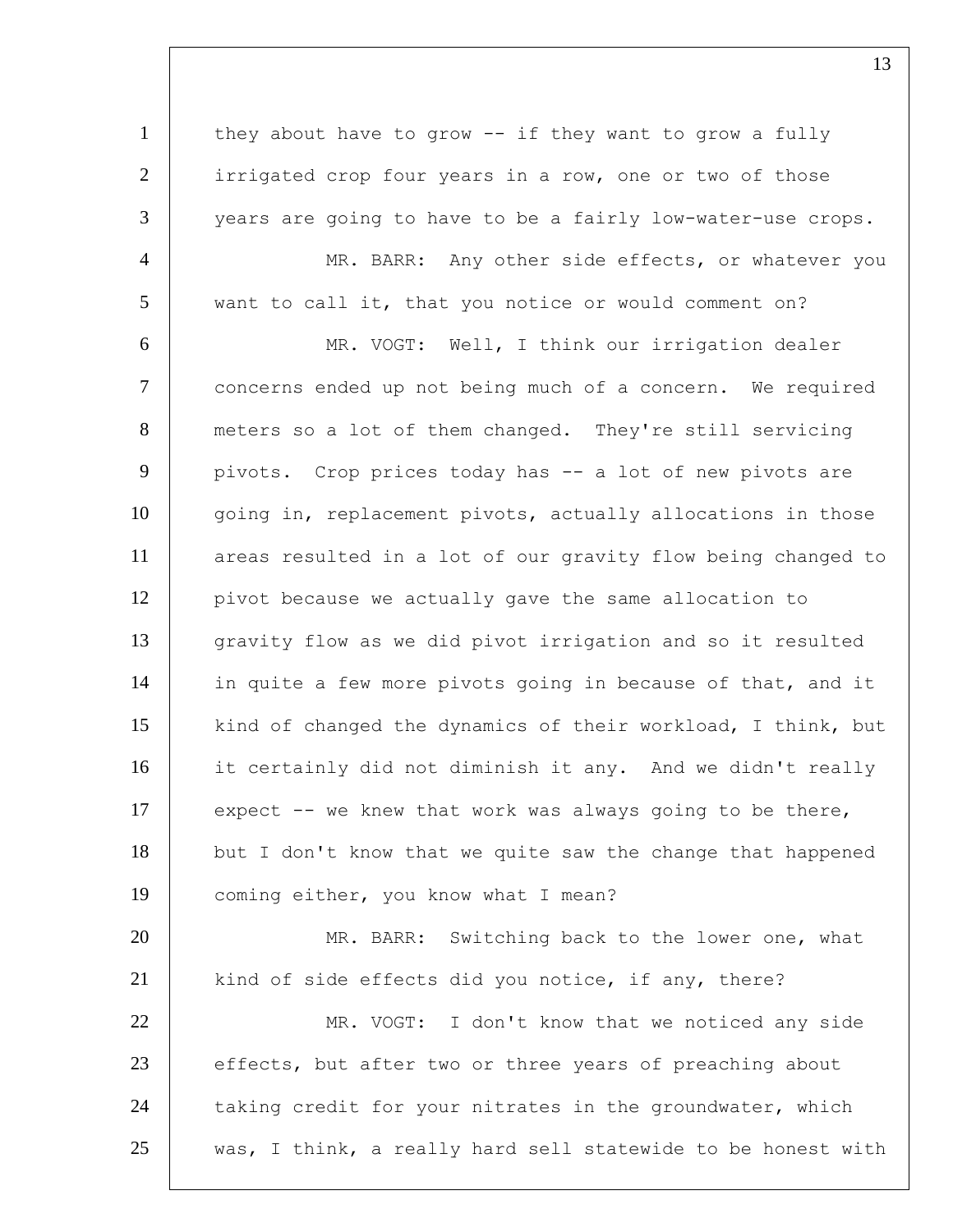1 you, we started to have producers come to us. I remember 2 one producer in particular that came to me and I can't  $3$  remember how many pivots he had, but it was  $-$  I mean, he 4 | had nine or 10 pivots and he actually made the comment that  $5$  he had saved \$40,000 that year on his nitrogen costs just by 6 taking credit for the nitrogen in his groundwater. And I 7 | think that's -- once we got a few of those leaders or the 8 early folks to make that change, and their neighbors saw 9 that their costs were quite a bit less but their yields were 10 the same is when that started taking off then. And I think 11 | that was -- it's those early adopters that you need in every 12 area, you know what I mean, and once that started to happen, 13 that change happened fairly fast. 14 | MR. BARR: At this point, do you have any general 15 observations about -- that you'd like to make or how 16 particularly -- and I'm trying to get you on those two 17 | Niobrara NRDs because I don't have --18 | MR. VOGT: You know, one of the -- I guess there's 19 an upside and a downside to every district if you want to 20 | look at it. Both of these NRDs have had very active boards 21 really wanting to do the right thing and I think that's true 22 for every -- I've worked at three districts now and I can 23 tell you, every district wants to make the most of their 24 funds and make the most of -- do the best they can. The tax  $25$  base up there is challenging, you know what I mean? The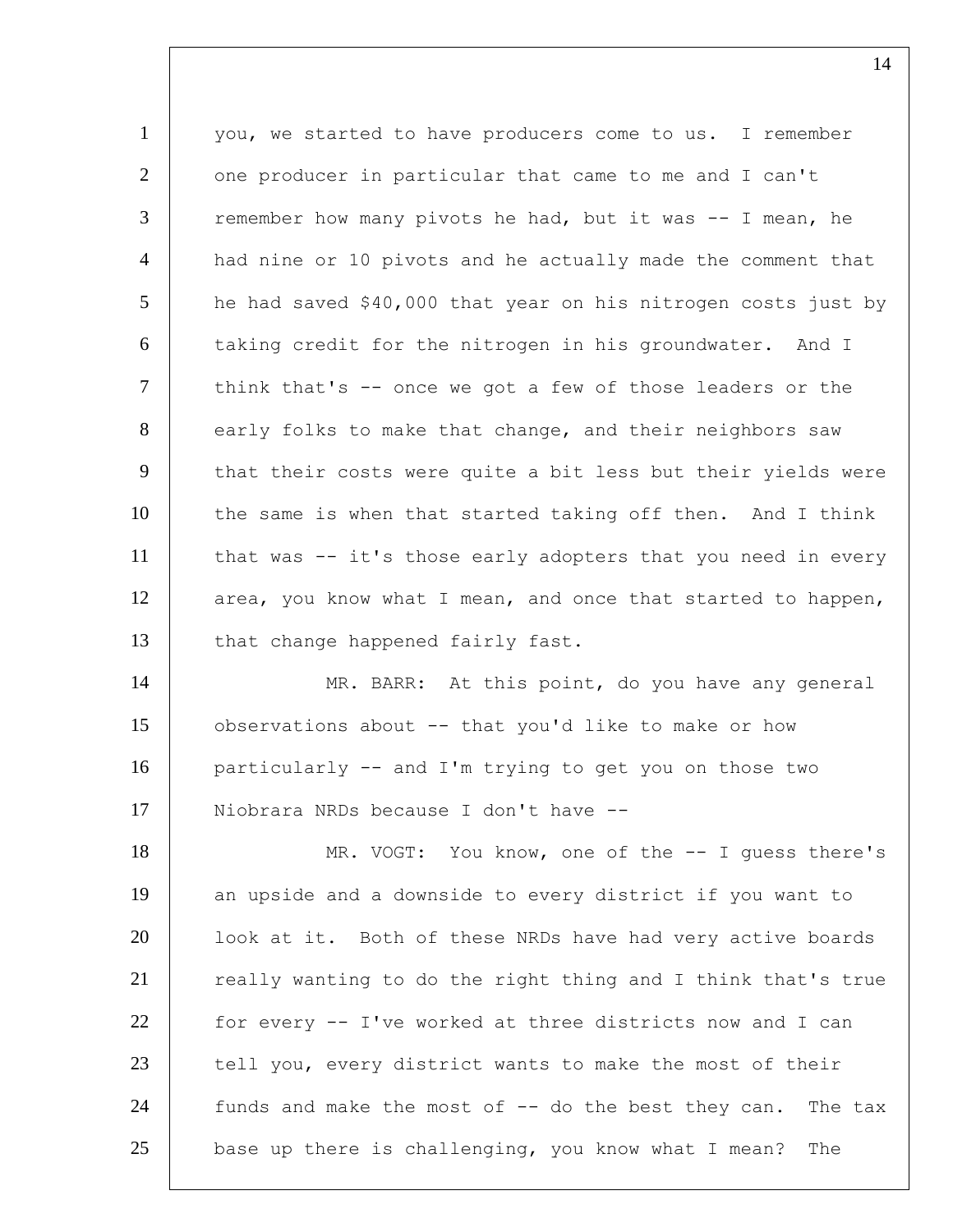1 | smaller tax base in the Niobrara Basin makes it much harder  $2$  to take on larger projects. That's kind of the  $-$ -that's 3 one of the main issues up there when it comes to larger 4 | projects is funding them and --5 MR. BARR: One of the original concerns by some 6 people was that some of these districts were too small. Do 7 you have any thoughts on rather there would have -- how 8 things would have been if it had, say, been a 9 One Niobrara NRD? 10 | MR. VOGT: You know, since I've worked at both 11 ends of the Niobrara Basin, I've worked at the lower and the 12 | upper, I haven't worked in the middle, there's a tremendous 13 difference between the two. I mean, they have very little 14 in common. Actually, just the flow of the river itself, 15 when you're dealing with that, I don't know the exact 16 numbers but I believe the Niobrara River comes in out of 17 Wyoming at about two or three cfs (cubic feet per second) 18 and it flows out of the Upper Niobrara White, even at the 19 upper end, at almost 80,000 cfs, I believe, and so it's -- 20 there's a tremendous change in that river between the three 21 NRDs. And the size of the districts, it's -- I think the 22 district sizes are pretty good. I'm in a -- I moved from a 23 district that was almost three times larger than the one I'm 24 in right now, but only had a population of about 30,000  $25$  people, and so the tax base has nothing to do with the size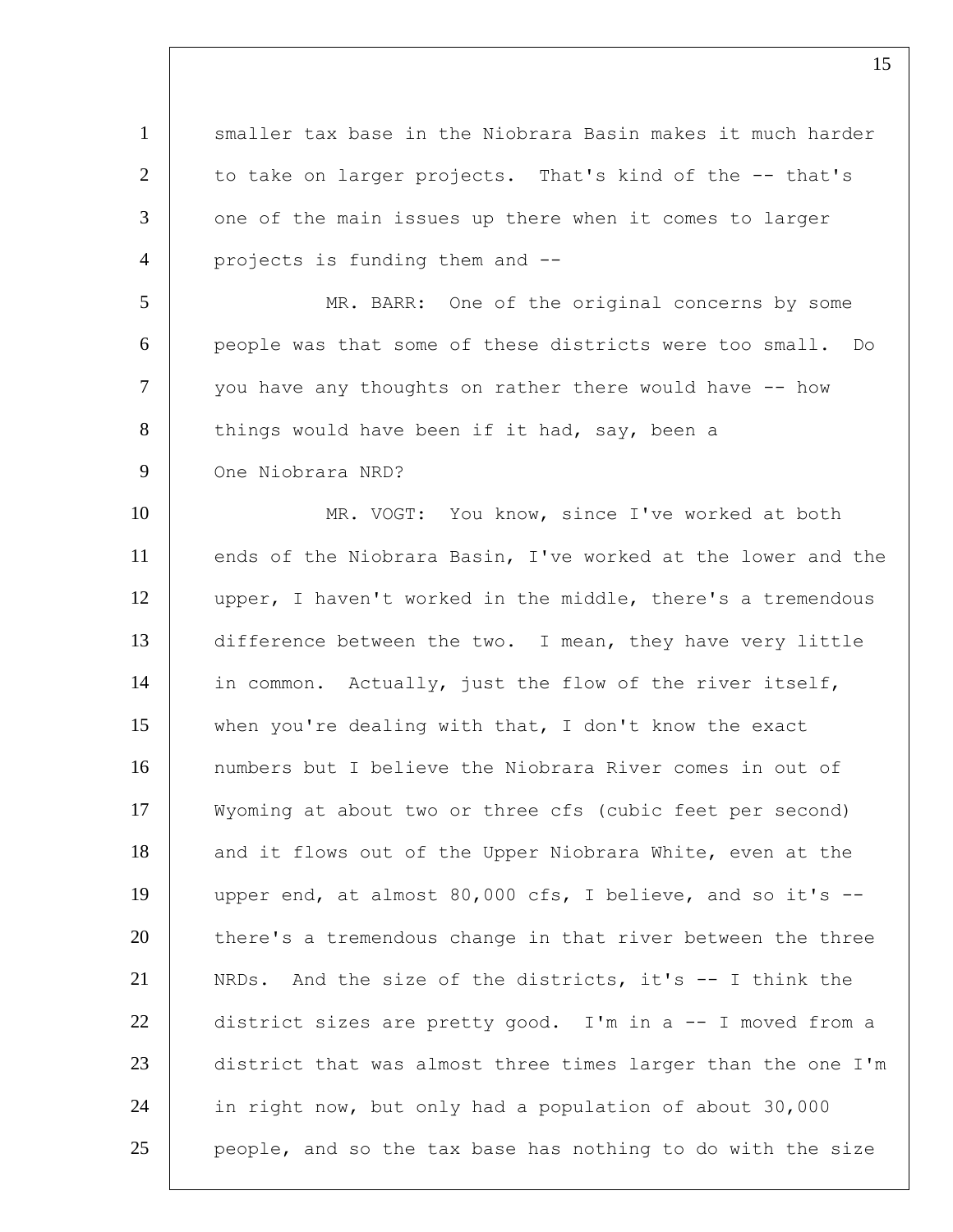1 of the district, it has to do with the population of the 2 district more than anything. 3 | MR. BARR: Did you do any joint projects between 4 the three of them, or any coordination maybe is a better 5 word? 6 MR. VOGT: We did. Actually, we were just in 7 | all three NRDs were in a joint agreement with the Department 8 of Natural Resources on a Niobrara model. We were looking 9 at a model of the entire river. That model was going to be 10 broken up into the upper regions of the river and the lower 11 | regions of the river, but we were still working together on 12 | these projects. So that -- I think that coordination still 13 | takes place, to be quite  $-$  I know that coordination still 14 | takes place, but to have the Niobrara Basin one NRD, it's --15 there's just such a tremendous difference in them. You have 16 the Sandhills in the middle NRD, you know what I mean --17 MR. BARR: Yeah. 18 | MR. VOGT: -- and it's --19 | MR. BARR: Now, I haven't had anybody to talk to 20 in the middle. Do you have any recollections of anybody 21 that was particularly active there, managers or board 22 members? 23 MR. VOGT: Well, Dean Graff would have been -- 24 | MR. BARR: Dean, okay. 25 MR. VOGT: Yeah, Dean Graff would probably be a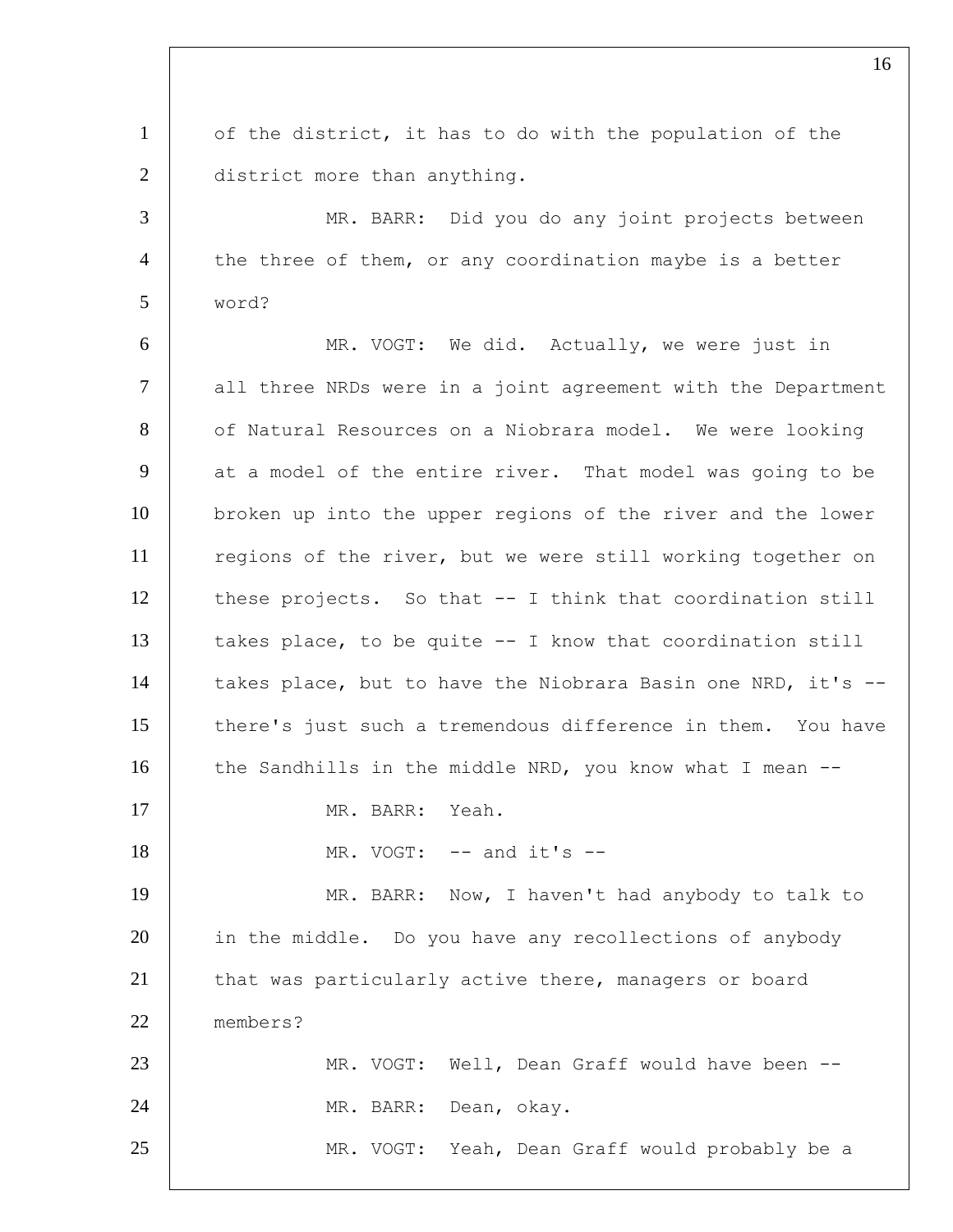1 very good contact for them.

| $\overline{2}$ | MR. BARR: Well, at this point, if you have                   |
|----------------|--------------------------------------------------------------|
| 3              | anything else to offer, go ahead.                            |
| $\overline{4}$ | MR. VOGT: I don't know that I do. It's                       |
| 5              | been -- I've only been in the NRD system about 17 years.     |
| 6              | It's been a great career and I've met a ton of people, and   |
| $\tau$         | it's very interesting working with the general public, I     |
| 8              | quess, and it's been very rewarding working with the public. |
| 9              | And I know in the short 17 years I've been around, the       |
| 10             | changes that have taken place have certainly been positive I |
| 11             | think. I think the NRD system is a wonderful system.         |
| 12             | MR. BARR: Would you want to elaborate a little on            |
| 13             | the changes?                                                 |
|                |                                                              |
| 14             | MR. VOGT: Well, I think just -- there's been so              |
| 15             | many legislative changes over the years and                  |
| 16             | responsibilities, you know what I mean, the -- of course, at |
| 17             | the NRD we like to call them unfunded mandates that keep     |
| 18             | coming up from the legislature, but I think there's probably |
| 19             | been a few growing pains within the districts in keeping up  |
| 20             | with some of the changes and staffing needs and              |
| 21             | requirements, but from having worked with three districts I  |
| 22             | can tell you that each one of these districts addresses the  |
| 23             | needs that need addressed in their NRDs and I think most     |
| 24             | people state-wide don't realize the differences in these     |